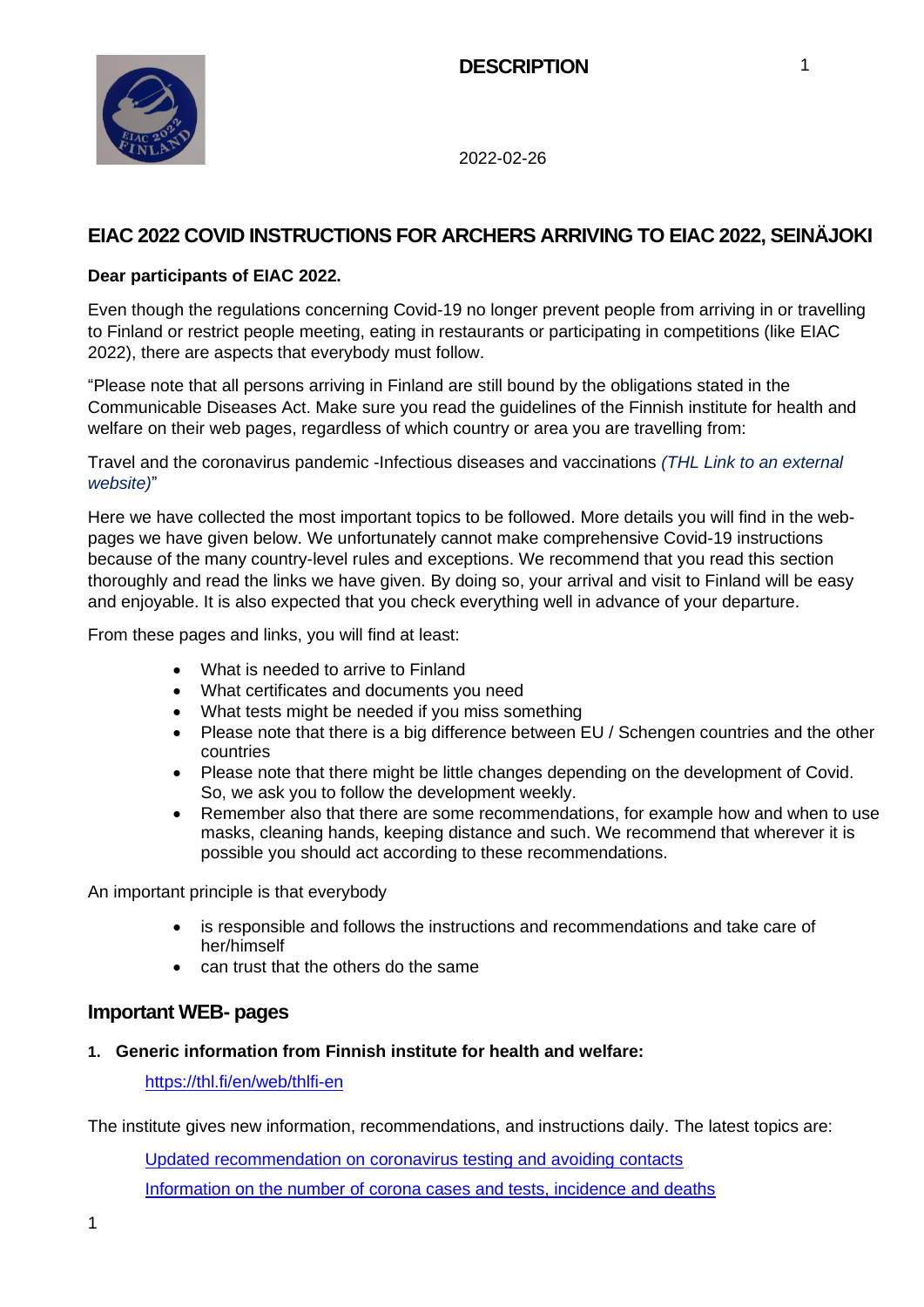

## [Travel and the coronavirus pandemic](https://thl.fi/en/web/infectious-diseases-and-vaccinations/what-s-new/coronavirus-covid-19-latest-updates/travel-and-the-coronavirus-pandemic)

[Who are third vaccine doses given to?](https://thl.fi/en/web/infectious-diseases-and-vaccinations/what-s-new/coronavirus-covid-19-latest-updates/vaccines-and-coronavirus/vaccination-order-and-at-risk-groups-for-covid-19)

#### **2. The Finnish Border Guard**

You should always check the latest information on the Finnish Border Guard's website about who can enter Finland and on what conditions, and which certificates you need to enter the country.

[Guidelines for border traffic \(Finnish Border Guard\)](https://raja.fi/en/guidelines-for-border-traffic-during-pandemic)

Guidelines for border traffic during pandemic is given by The Finnish Border Guard

<https://raja.fi/en/guidelines-for-border-traffic-during-pandemic#1internalborder> <https://raja.fi/en/guidelines-for-border-traffic-during-pandemic>

- 1. The border crossing checking is different depending on whether you are coming from EU and Schengen countries or from other (European) countries (see below).
- 2. Please note that all persons arriving in Finland are still bound by the obligations stated in the Communicable Diseases Act (see below)

#### **3. Entry into Finland from EU and Schengen countries**

<https://raja.fi/en/guidelines-for-border-traffic-during-pandemic#1internalborder>

The Schengen countries include **Austria, Belgium, The Czech Republic, Denmark, Estonia, Finland, France, Germany, Greece, Hungary, Iceland, Italy, Latvia, Liechtenstein, Lithuania, Luxembourg, Malta, The Netherlands, Norway, Poland, Portugal, Slovakia, Slovenia, Spain, Sweden** and **Switzerland**.

In addition, this section applies to the following countries: **Andorra, Bulgaria, Croatia, Cyprus, Ireland, Monaco, Romania, San Marino** and **the Vatican City State**.

There are no entry restrictions when arriving from these countries. Please note that all persons arriving in Finland are still bound by the obligations stated in the Communicable Diseases Act.

#### **4. Entry into Finland from other countries (external border traffic)**

This section applies to entry in Finland from all countries not previously listed above, such the **United Kingdom**, the **United States** and **Turkey**.

What are the requirements for entry?

Entry into Finland is allowed for passengers arriving from these countries if they meet the general entry requirements and the requirements listed below.

Person may be granted entry into Finland from any country if they present

1. a certificate of a [complete and valid vaccination series \(](https://thl.fi/en/web/infectious-diseases-and-vaccinations/what-s-new/coronavirus-covid-19-latest-updates/travel-and-the-coronavirus-pandemic)*Link to an external website*). At least 7 days must have passed since the last vaccine dose has been received OR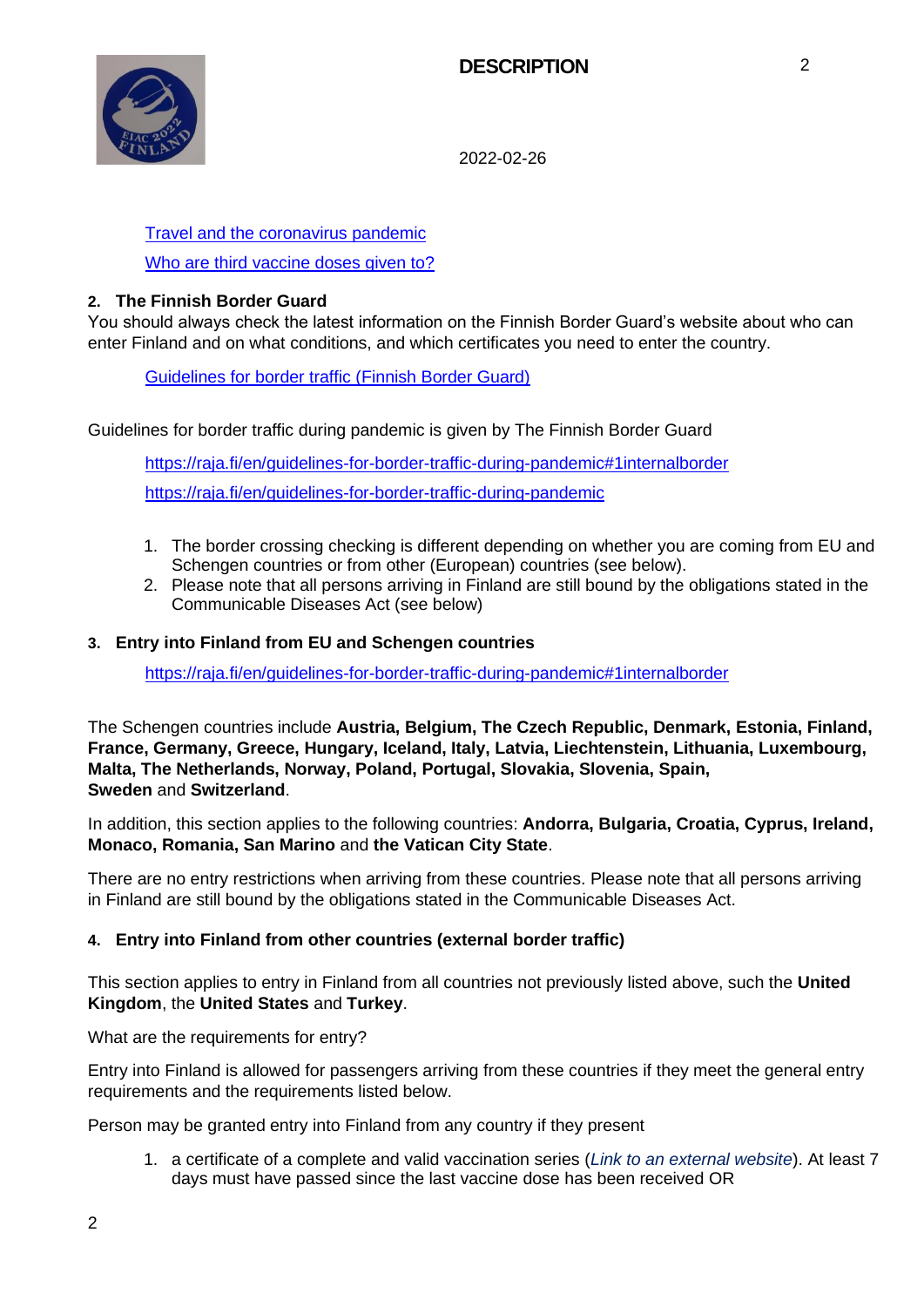

- 2. a single certificate that the person has recovered from covid-19 virus and has gotten one dose of vaccine. It is equated to a complete covid-19 vaccination series. OR
- 3. EU digital COVID certificate (*[Link to an external website](https://ec.europa.eu/info/live-work-travel-eu/coronavirus-response/safe-covid-19-vaccines-europeans/eu-digital-covid-certificate_en)*) that proves the person has recovered from covid-19 within 6 months.
- 4. All the above-mentioned requirements apply to persons born in 2006 or earlier.

The requirements above do not apply to Finnish citizens or permanent residents of Finland returning to Finland (e.g. persons who have registered the right of residence in Finland or with a residence permit granted by Finland). Neither does the requirement apply to those who enter the country for a purpose listed below. The essential reason for travelling is always evaluated case by case during border controls carried out by the Finnish Border Guard.

#### **5. Travel and the coronavirus pandemic**

## **Updated on the 15th February 2022.**

When you arrive in Finland, both general entry requirements under government decisions and the requirements of the Communicable Diseases Act apply to you.

The entry requirements determine the conditions on which a traveller can enter the country. Finnish citizens always have the right to enter Finland. The Communicable Diseases Act specifies the health security measures a traveller must take after entry.

[https://thl.fi/en/web/infectious-diseases-and-vaccinations/what-s-new/coronavirus-covid-19-latest](https://thl.fi/en/web/infectious-diseases-and-vaccinations/what-s-new/coronavirus-covid-19-latest-updates/travel-and-the-coronavirus-pandemic)[updates/travel-and-the-coronavirus-pandemic](https://thl.fi/en/web/infectious-diseases-and-vaccinations/what-s-new/coronavirus-covid-19-latest-updates/travel-and-the-coronavirus-pandemic)

#### **On this page**

[Entering Finland and border control](https://thl.fi/en/web/infectious-diseases-and-vaccinations/what-s-new/coronavirus-covid-19-latest-updates/travel-and-the-coronavirus-pandemic#entering_finland)

[Health security measures after border control](https://thl.fi/en/web/infectious-diseases-and-vaccinations/what-s-new/coronavirus-covid-19-latest-updates/travel-and-the-coronavirus-pandemic#health_security)

[Who are not subjected to health security measures at the point of entry?](https://thl.fi/en/web/infectious-diseases-and-vaccinations/what-s-new/coronavirus-covid-19-latest-updates/travel-and-the-coronavirus-pandemic#not_subjected)

[When is voluntary distancing from other people recommended?](https://thl.fi/en/web/infectious-diseases-and-vaccinations/what-s-new/coronavirus-covid-19-latest-updates/travel-and-the-coronavirus-pandemic#voluntary_distancing)

[Travel recommendations for travellers leaving Finland](https://thl.fi/en/web/infectious-diseases-and-vaccinations/what-s-new/coronavirus-covid-19-latest-updates/travel-and-the-coronavirus-pandemic#recommendations)

[Questions about travel](https://thl.fi/en/web/infectious-diseases-and-vaccinations/what-s-new/coronavirus-covid-19-latest-updates/travel-and-the-coronavirus-pandemic#questions)

#### **Entering Finland and border control**

When you enter the country, the border control authority (the Finnish Border Guard, the police or Finnish Customs) carries out a border check, in which the authority decides if a traveller is allowed entry to Finland.

As part of the border control, the authority checks travel documents, including passports or personal identity documents. The authorities may also check health-related documents, including

- vaccination certificates
- recovery certificates, or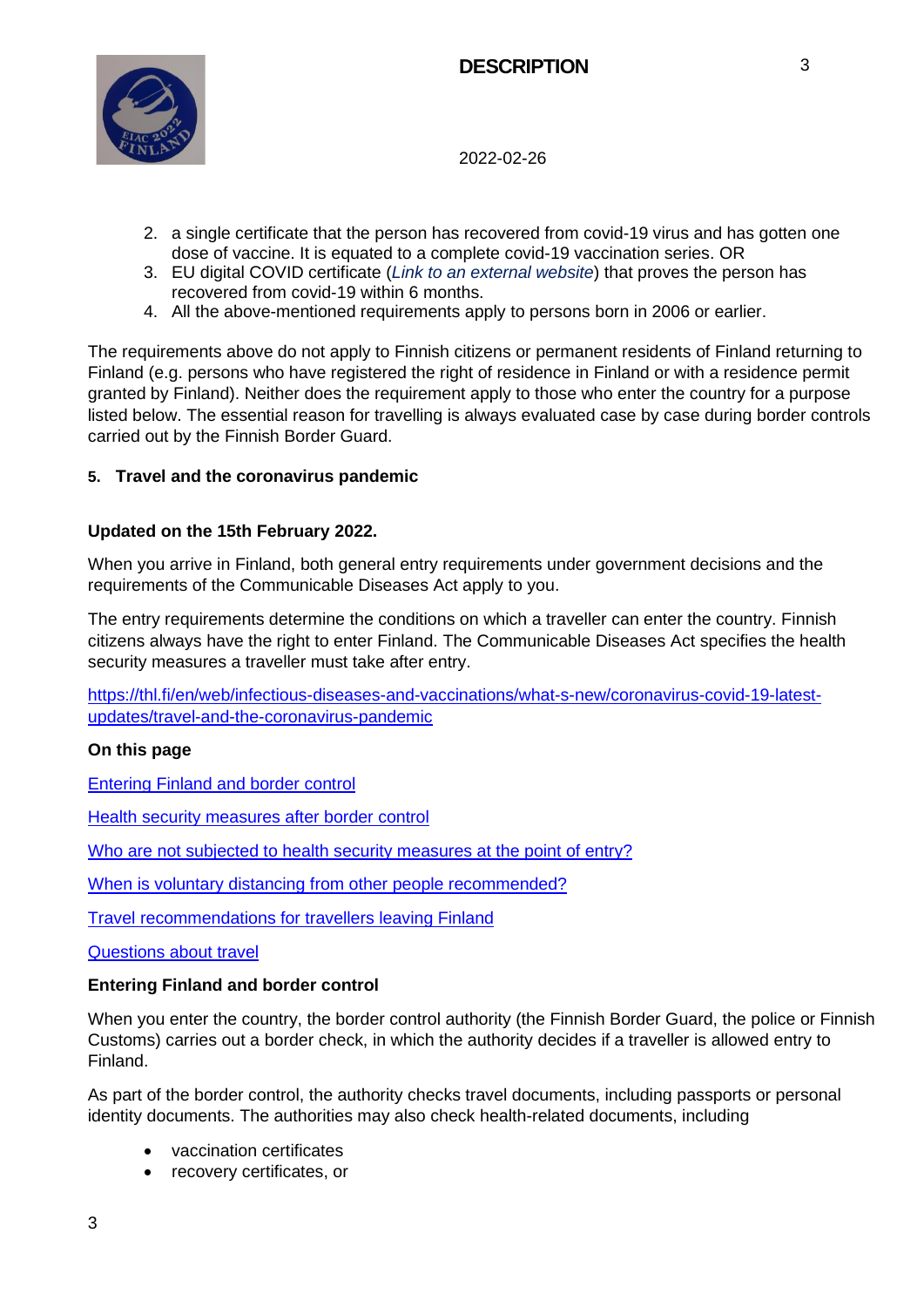4



2022-02-26

• test certificates.

#### **Entry requirements**

Under the current instructions of the Finnish Border Guard, the following requirements apply to foreigners entering Finland from **outside of the EU and Schengen area**:

- a certificate of a full approved COVID-19 vaccination series, OR
- a certificate of having had the COVID-19 disease and one approved COVID-19 vaccine, OR
- an EU Digital COVID Certificate for a COVID-19 disease had less than six months ago.

These requirements apply to those born in or before 2006.

However, this requirement does not apply to

- citizens of Finland
- those with permanent residence in Finland or
- persons travelling for essential reasons.

For all other exceptions to and further details of this rule, visit the Finnish Border Guard's website.

You should always check the latest information on the Finnish Border Guard's website about who can enter Finland and on what conditions, and which certificates you need to enter the country.

#### [Guidelines for border traffic \(Finnish Border Guard\)](https://raja.fi/en/guidelines-for-border-traffic-during-pandemic)

#### **Certificates**

Having a COVID-19 certificate is the best way to make travel easy and effortless. If you have a certificate of a full vaccination series\* or of having recovered from COVID-19, you do not need to get tested at the border.

COVID-19 certificates referred to in the Communicable Diseases Act for all persons born in 2006 or earlier:

- a **vaccination certificate**: a full series of vaccinations\* (usually two doses), or
- a **recovery certificate** verifying recovery from the COVID-19 disease within the last 6 months, or
- a **test certificate** obtained in a test taken no earlier than 72 hours before entry and showing a negative result. Health officials at the point of entry will decide which types of COVID-19 tests taken before entry are accepted. THL recommends that PCR and antigen tests are accepted at entry.

a certificate of a full series of vaccinations is valid for 9 months. After this, a booster shot is required. After the booster shot, the certificate is valid until further notice.

Please note that these requirements are not the same as the entry requirements.

[Entry requirements](https://thl.fi/en/web/infectious-diseases-and-vaccinations/what-s-new/coronavirus-covid-19-latest-updates/travel-and-the-coronavirus-pandemic#entry)